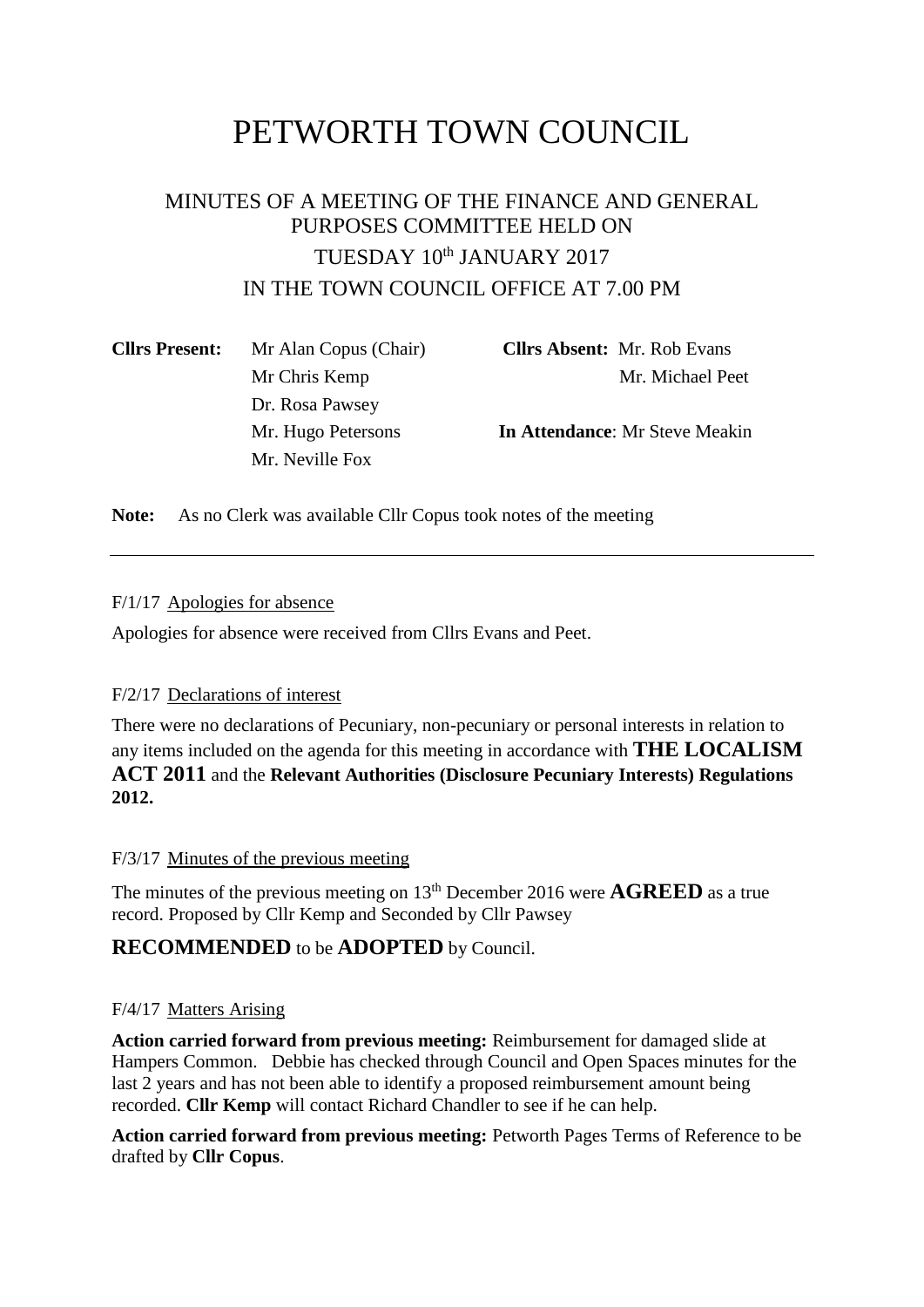**Action carried forward from previous meeting: Cllr Peet** to draft Terms of Reference for the Farmers Market. He will circulate his draft for comment

**Action carried forward from previous meeting: Cllr Copus** to progress provision of a staff pension for both Becca and Julie by 1/2/17. He presented his proposal which had been issued before the meeting. Following discussion it was **AGREED** to **RECOMMEND** to Council that the proposal be adopted, proposed by Cllr Fox and seconded by Cllr Peet

**Action carried forward from previous meeting: Cllr Copus** to advise our insurers that a claim will be submitted to recover temporary cover costs whilst the Clerk is off sick. Insurers are aware and the actual claim will be submitted once we have 10 weeks of invoices for Debbie. Also investigate whether we can claim for Statutory Sick Pay

**Action carried forward from previous meeting: Cllr Copus** to draft amendment to Financial Regulations for stationery prior approval. The Financial Regulations (4.5) already require normal expenditure to be approved by Chair F&GP if less than £250 or by the Chairman if less than £500. A monthly purchase limit of £250 has been set up by Viking

| <b>INCOME</b>          | 2016/17       | <b>Actual cash</b> |  |
|------------------------|---------------|--------------------|--|
|                        | <b>Budget</b> | to date            |  |
| Precept                | 104,800       | 106,200            |  |
| <b>Support Grant</b>   | 3,484         | 3,484              |  |
| Hampers Common Hi      | 200           | 490                |  |
| Interest               | 20            | 11                 |  |
| <b>Allotment Rents</b> | 2,500         | 2,224              |  |
| <b>Xmas Event</b>      | 2,500         | 2,282              |  |
| <b>Farmers Market</b>  |               | 6,060              |  |
| Q90 birthday grant     |               | 250                |  |
| New Homes Bonus        |               |                    |  |
| <b>Watershed Grant</b> |               | 1,960              |  |
|                        |               |                    |  |
| Totals                 | 113,504       | 122,962            |  |
|                        |               |                    |  |
|                        |               |                    |  |

| $F/5/17$ Accounts – December 2016 |  |
|-----------------------------------|--|
|                                   |  |

| <b>EXPENDITURE</b> |                                    | 2016/17       | Actual<br>cash | $\frac{0}{0}$<br>cash |
|--------------------|------------------------------------|---------------|----------------|-----------------------|
|                    |                                    | <b>Budget</b> | to date        | to date               |
| <b>Outside</b>     | Rosemary Gdns/Hampers Com Contract | 6,000         | 8.173          | 136%                  |
|                    | Rosemary Gardens Maintenance       | 500           | 1.441          | 288%                  |
|                    | Hampers Common Maintenance         | 500           | 1,052          | 210%                  |
|                    | Safety checks                      |               | 1,237          |                       |
|                    | Hampers Common Lease               | 800           | 0              | $0\%$                 |
|                    | Waste & Dog Bins                   | 600           | 1,192          | 199%                  |
|                    | Hanging Baskets - Maintenance      | 1.200         | 593            | 49%                   |
|                    | Hanging Baskets - Watering         | 2.000         | 1.707          | 85%                   |
|                    | <b>Planters</b>                    | 200           | 117            | 59%                   |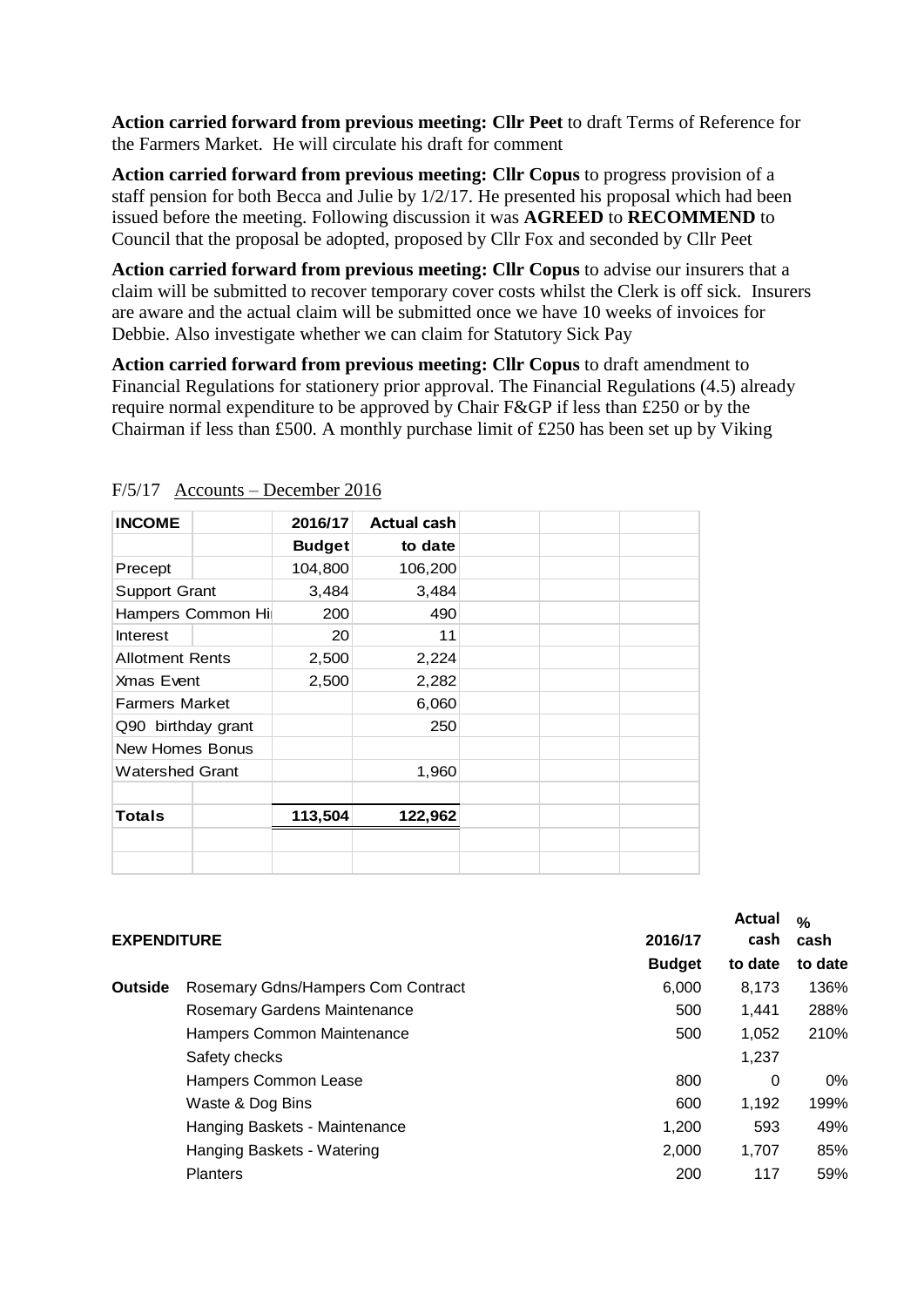|       | <b>CCTV</b>                                 | 5,000  | 1,250  | 25%  |
|-------|---------------------------------------------|--------|--------|------|
|       | <b>Street Lighting</b>                      | 1,800  | 1,481  | 82%  |
|       | Church clock                                | 250    | 122    | 49%  |
|       | <b>General Maintenance</b>                  | 2,000  | 2,515  | 126% |
|       |                                             | 20,850 | 20,879 | 100% |
|       | <b>Allotments Lease</b>                     | 500    | 1,500  | 300% |
|       | <b>Allotments Water</b>                     | 500    | 474    | 95%  |
|       | <b>Allotments Maintenance</b>               | 1,500  | 55     | 4%   |
|       |                                             | 2,500  | 2,029  | 81%  |
|       | Xmas Event - General                        | 1,300  | 1,415  | 109% |
|       | Xmax Event - Lighting                       | 1,000  | 783    | 78%  |
|       |                                             | 2,300  | 2,198  | 96%  |
|       | <b>Farmers Market</b>                       |        | 2,925  |      |
| Admin | Office Rent & Service Charges               | 6,700  | 5,639  | 84%  |
|       | Clerk's Salary                              | 31,000 | 24,312 | 78%  |
|       | Clerk's pension from 1/2/2017<br>@ 3%       | 126    | 0      | 0%   |
|       | Office temp                                 |        | 1,990  |      |
|       | <b>HR Consultancy</b>                       |        | 1,360  |      |
|       | Insurance                                   | 1,500  | 1,213  | 81%  |
|       | SALC/SLCC Subscriptions/Contracts           | 900    | 831    | 92%  |
|       | <b>Audit Fee</b>                            | 1,000  | 1,065  | 107% |
|       | Annual meetings                             | 100    | 128    | 128% |
|       | Office Expenditure                          | 900    | 1,010  | 112% |
|       | Expenses/Postage                            | 300    | 72     | 24%  |
|       | Repayment of £80k loan for playgrounds      | 8,960  | 8,893  | 99%  |
|       | <b>Local Election</b>                       | 2,000  | 0      | 0%   |
|       | Training                                    | 1,500  | 462    | 31%  |
|       | Web Site                                    | 200    | 0      | 0%   |
|       | Comms/IT                                    | 700    | 642    | 92%  |
|       | Office Water                                | 110    | 109    | 99%  |
|       |                                             | 55,996 | 47,726 | 85%  |
| Misc  | <b>Grants Awarded</b>                       | 3,000  | 2,625  | 88%  |
|       | Repayment of £10k loan for skatepark        | 1,221  | 0      | 0%   |
|       | Skatepark<br>Traffic consultant recommended | 0      | 350    |      |
|       | works                                       | 10,000 | 1,423  | 14%  |
|       | War Memorial                                | 0      | 4,900  |      |
|       | Street light refurbishment                  | 10,000 | 0      | 0%   |
|       | <b>Bus shelter</b>                          | 3,000  | 0      | 0%   |
|       | Jubilee walk                                | 500    | 403    | 81%  |
|       | Sign posts                                  | 1,000  | 0      | 0%   |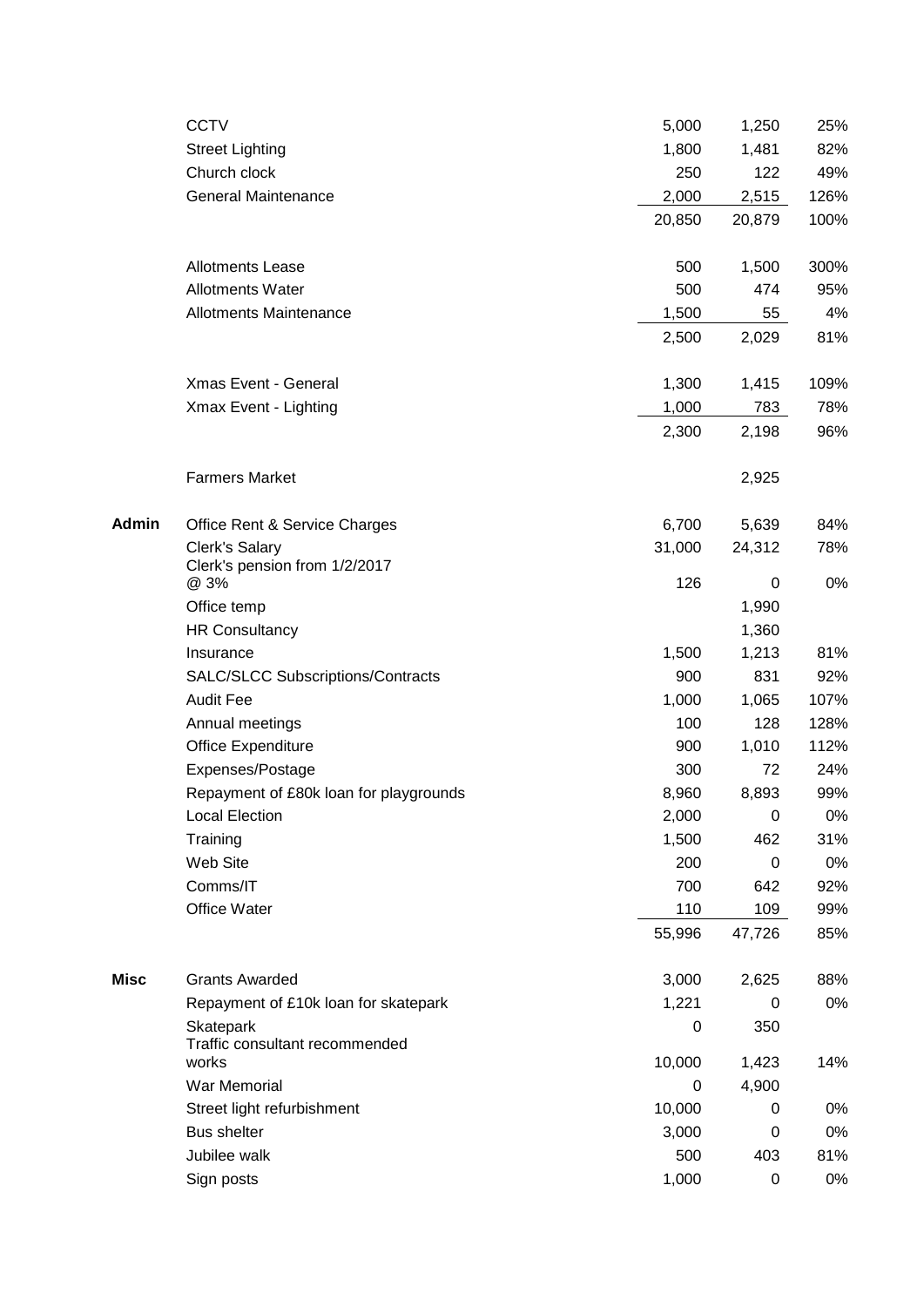|                                       | 113,467 | 88,128 | 78%  |
|---------------------------------------|---------|--------|------|
|                                       | 31.821  | 12.372 | 39%  |
| Unallocated budget/contingency        | 2,000   | 1,480  | 74%  |
| Petworth Pages net contribution       | 500     | 855    | 171% |
| Chairman's allowance                  | 500     | 85     | 17%  |
| Queen's 90th birthday<br>celebrations | 100     | 250    | 250% |

It was **NOTED** that overall we are on track with the budget after specifically allowing for War Memorial costs which were accrued for in 2015/16 year and the unbudgeted Farmers Market costs which are more than offset by unbudgeted income

**Cllrs Pawsey & Copus** would establish what, if any, SDNPA grants were still awaited **Cllr Copus** will look at prior years Neighbourhood Plan budgets to explain the line  $'2015/16$  grant delayed  $-7000'$ 

(Secretary's note: the above funding reduction offsets the 'additional grant during 2015/16 of £7000)

F6/17 Bank Reconciliation

| <b>BALANCE SHEET</b>      |            |           |             |            |
|---------------------------|------------|-----------|-------------|------------|
| Reserve at 1 April 2016 - |            |           | Nat West    |            |
| general                   |            | 24,478    | balances at | 31/12/2016 |
| Reserve at 1 April 2016 - |            |           | Current     |            |
| for allotments            |            | 99        | Account     | 18,714.48  |
| Reserve at 1 April 2016 - |            |           | Deposit     |            |
| for NP                    |            | 12,829    | Account     | 24,965.75  |
| Reserve at 1 April 2016 - |            |           |             |            |
| for playparks             |            | $-1,551$  |             |            |
| Less: Playpark spend      |            | $-4,372$  |             |            |
| Less: Recoverable VAT     |            |           |             |            |
| 2015/16                   |            | 669       |             |            |
| Less: Recoverable VAT     |            |           |             |            |
| 2016/17                   |            | $-8,269$  |             |            |
| Plus: income              |            | 122,962   |             |            |
| Less: expenditure         |            | $-88,128$ |             |            |
| Less: N Plan expenditure  |            | $-19,039$ |             |            |
| Plus: N Plan grant        |            | 4,000     |             |            |
| Balance at                | 31/12/2016 | 43,680.23 |             | 43,680.23  |

It was **NOTED** that the accounts system balances showed agreement to the bank statements but, as this meeting was being held earlier in the month than usual, no printed bank statements had yet been received for the Committee to be able to verify this.